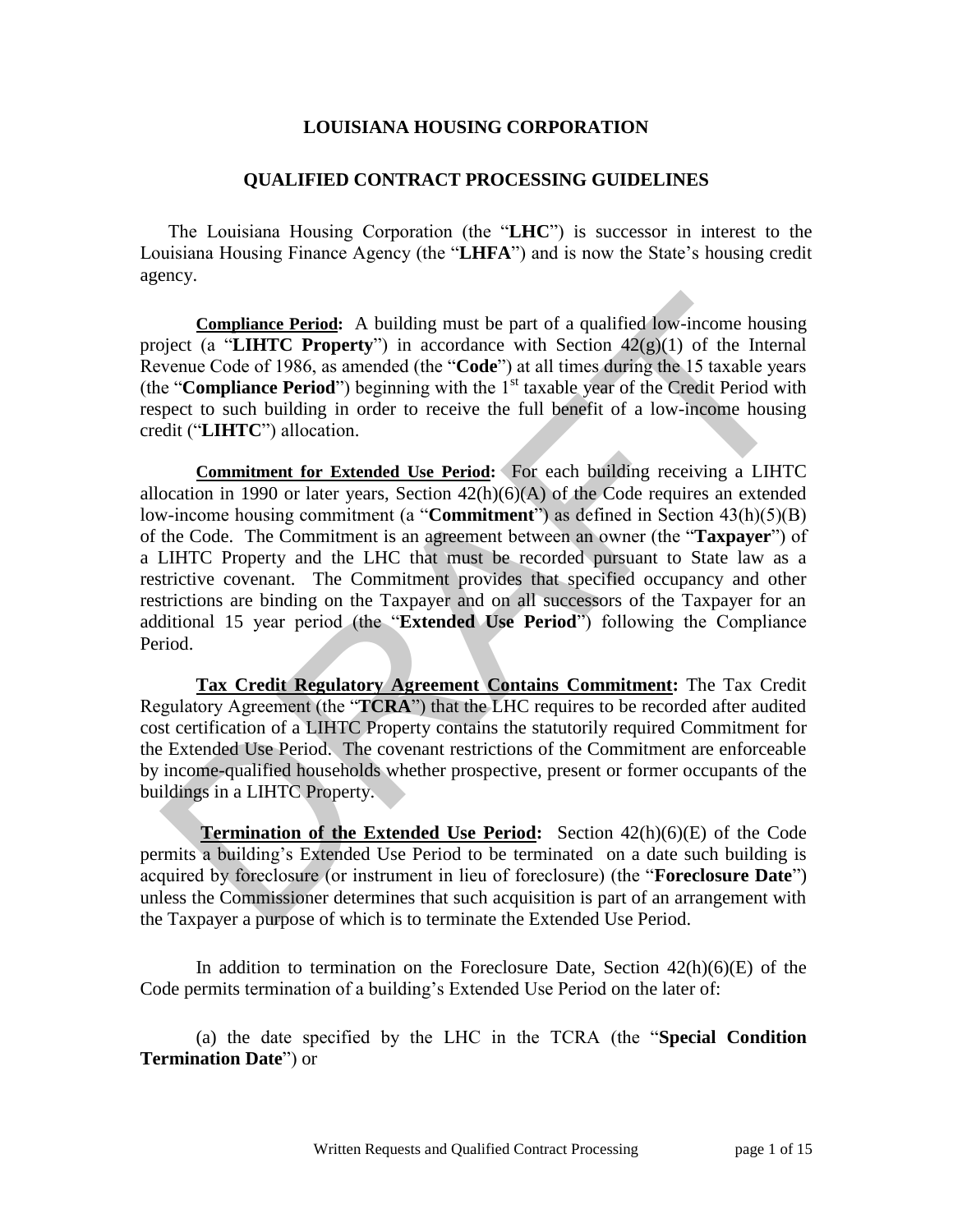(b) on the last day of the one-year period (the "**Qualified Contract Delivery Deadline Date**") beginning on the date (after the 14<sup>th</sup> year of the Compliance Period) on which the Taxpayer submits a written request (the "**Written Request**") to the LHC to find a person to acquire the Taxpayer's interest in the low-income portion of the building if the LHC is unable to present during such period a qualified contract (a "**Qualified Contract**") for the acquisition of the low-income portion of the building by any person who will continue to operate such portion as a qualified low-income building as defined in Section  $42(c)(2)$  of the Code).

**Qualified Contract Regulations**: For a building whose Extended Use Period is not terminated by foreclosure, Treasury Regulations at §1.42-18 (the "**Qualified Contract Regulations**") provide guidance concerning the price (the "**Qualified Contract Price**") included in a Qualified Contract to be paid by potential buyers of a building following the delivery of a Written Request to the LHC. These Written Request Processing Guidelines are to be followed by Taxpayers filing a Written Request with the LHC to find a potential purchaser willing to execute a Qualified Contract with the Taxpayer. **Qualified Contract Regulations:** For a building whose Extended Use Period<br>
t terminated by foreclosure, Treasury Regulations at §1.42-18 (the "**Qualified**<br> **Intract Regulations**") provide guidance concerning the price (t

**Glossary of Terms**: A Glossary of Terms defining capitalized terms used in these Guidelines is included herein. The Qualified Contract Regulations control any ambiguities and/or conflicts with the terms described in these Qualified Contract Processing Guidelines.

# **WRITTEN REQUESTS SUBMISSION GUIDELINES**

# **Threshold Eligibility:**

The following minimum criteria must be met prior to a Taxpayer submitting a Written Request with respect to a building in an LIHTC property:

- 1. All buildings in the LIHTC property must have reached the end of the later of (a) the end of the  $14<sup>th</sup>$  year of the building's Compliance Period or (b) Special Condition Termination Date.
- 2. All buildings in the LIHTC property must be in compliance with all Section 42 and LHC requirements. Taxpayers must have corrected all Section 42 violations and LHC-identified compliance issues prior to submitting a Written Request. Taxpayer must certify that it has not been notified of any audit or investigation or disallowance pertaining to Section 42 by the IRS and must provide any copies of IRS audit findings or disallowances which it has received during the tax credit period. The most recent desk audit and on-site compliance report by the LHC must contain no deficiencies.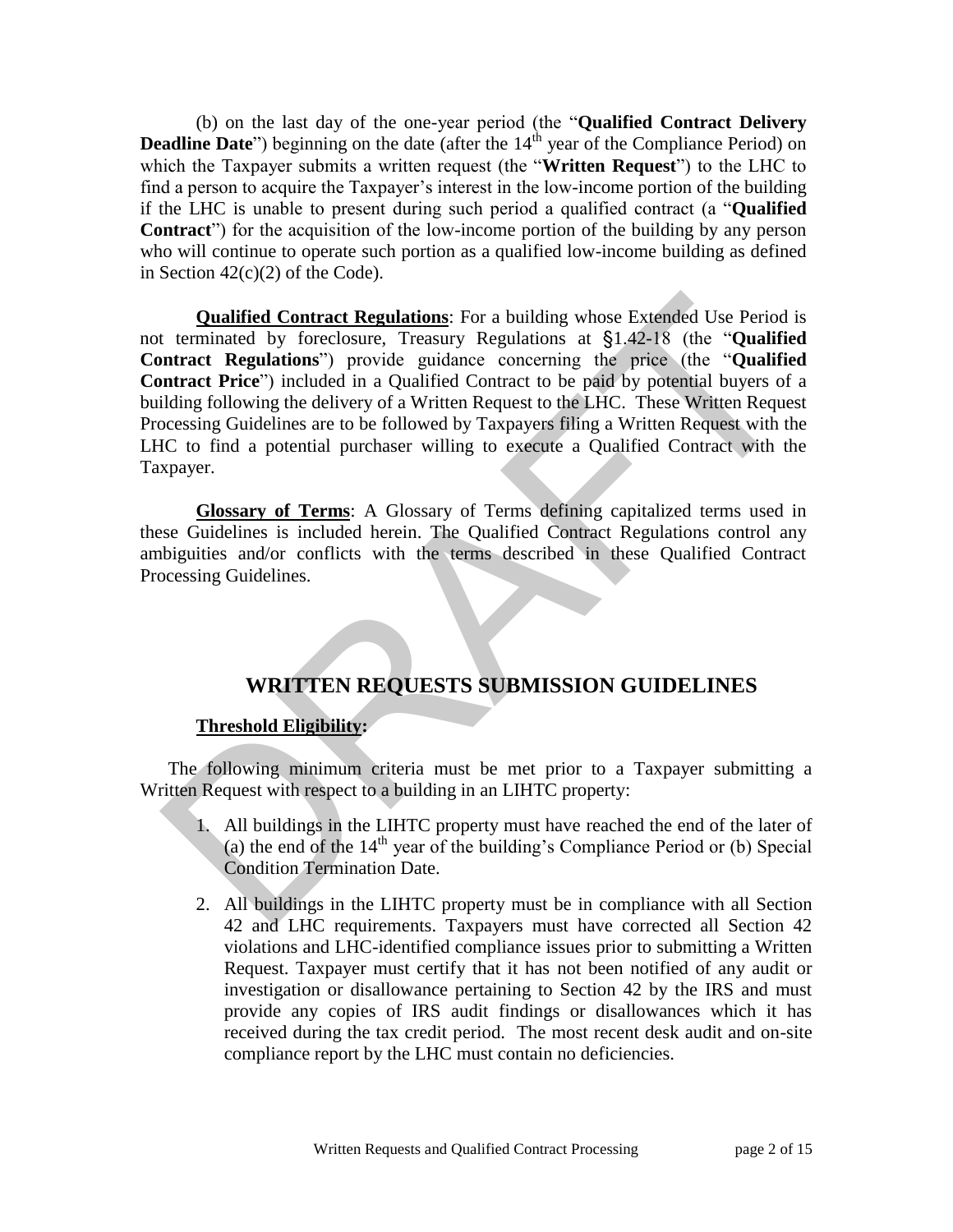- 3. Taxpayer must have secured a complete, unconditional waiver of all purchase options, including the right of first refusal of a nonprofit general partner.
- 4. Taxpayer must have consent, evidenced in writing, of all of its limited partners to negotiate on behalf of the partnership for a Written Request for a Qualified Contract.
- 5. Taxpayer must not have previously submitted a Written Request for a Qualified Contract for the building.

# **Deposits and Third Party Reports:**

 **Deposits:** Taxpayers will be required to cover all costs and expenses incurred by LHC and its designated underwriter in processing and evaluating a Written Request. On or prior to the date a Taxpayer submits a Written Request, a Taxpayer must deposit with LHC \$30,000 (the "**Original Deposit**") by certified check or wire to cover the costs of anticipated third party reports. The LHC will transfer \$5,000 of the Original Deposit to the LHC's designated underwriter for reviewing and processing a Written Request and assisting the LHC find a Qualified Contract. If the LHC fails to deliver a Qualified Contract, any unexpended portion of the Original Deposit will be returned to the Taxpayer on or before the Qualified Contract Delivery Deadline. **Deposits and Third Party Reports:**<br> **Deposits:** Taxpayers will be required to cover all costs and expenses incurred IC and its designated underwriter in processing and evaluating a Written Request. C<br>
IC and its designate

 The LHC shall make a request for additional deposits (a "**Supplemental Deposit**") not to exceed \$5,000 if advertising costs and third party costs exceed the Original Deposit. The processing of the Written Request will be suspended during any time a Supplemental Deposit has been requested from the Taxpayer if the Supplemental Deposit is not received within 5 days of written notice to the Taxpayer. The processing of the Written Request will be terminated if the Supplemental Deposit is not received within 15 days of written notice to the Taxpayer. Suspension in accordance with this paragraph or any requirement set forth herein shall also suspend the one year time period for LHC action under the Qualified Contract Regulations.

**Required Third Party Reports**: The balance of the Original Deposit not paid to the LHC's designated Underwriter will be used by LHC to pay for the following required third party reports (the "**Required Third Party Reports**"):

- a. A independent Physical Needs Assessment of the property using the Fannie Mae document: "Physical Needs Assessment Guidance to the Property Evaluator" if the Taxpayer has not received advance written approval from the LHC to retain a specific architect or engineer from the LHC approved list with directions to submit such an assessment directly to the LHC's designated underwriter;
- b. An independent appraisal by an Appraiser approved in advance by the from the LHC-approved list of Appraisers and which Appraiser was directed to provide the appraisal directly to the LHC's designated underwriter;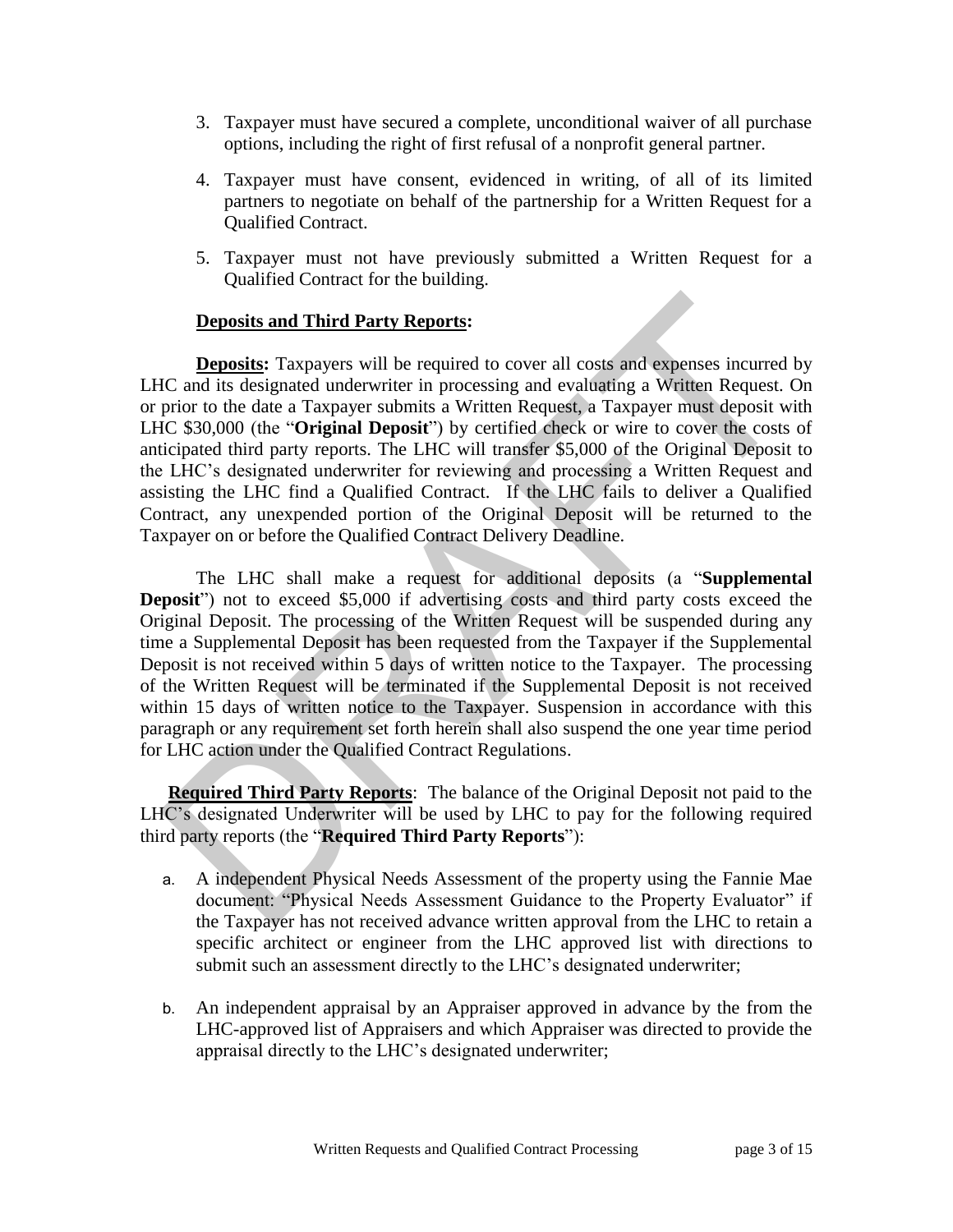- c. An independent market rent comparability study of the property by the Appraiser if the Taxpayer has not received approval in advance from the LHC to use an Appraiser from the LHC-approved list and which Appraiser was directed to provide such an rent-comparability study directly to the LHC's designated underwriter;
- d. A Phase I environmental study and, if necessary, a Phase II environmental study if such studies dated within 60 days of the Written Request are not included in the Written Request submission;
- e. An independent certified public accounting firm to be retained by the LHC to recalculate and confirm the Qualified Contract Price requested by the Taxpayer.

# **Submission of Written Request Checklist:**

A Written Request Checklist attached hereto as **Exhibit A** must be part of each Written Request. The LHC will notify the Taxpayer in writing within ten (10) Business Days that the items and requirements of the Written Request Checklist are complete and satisfied.

#### **Qualified Contract Request Submission Requirements:**

A Written Request consists of the following:

- (a) A dated cover letter (the "**Cover Letter**") of the Taxpayer executed by Taxpayer and certifying the accuracy of the information submitted under penalties of perjury, including (i) the Written Request Checklist, (ii) the Taxpayer's computation of the Qualified Contract Amount as of (a) the date of the Cover Letter (the "**Cover Letter Date**") which date will constitute the beginning date (the "**Submission Date**") for purposes of determining the one year period in which a Qualified Contract must be submitted by the LHC to the Taxpayer (unless the LHC re-determines such Submission Date because of deficiencies in the Written Request as of the Cover Letter Date) and (b) the Qualified Contract Delivery Deadline based upon the Cover Letter Date and (iii) Mandatory Adjustments; Written Request submission;<br>
e. An independent certified public accounting firm to be retained by the LHC recalculate and confirm the Qualified Contract Price requested by the Taxpayer.<br> **Submission of Written Request Chec** 
	- (b) All Required Third Party Reports used by the Taxpayer in estimating the Qualified Contract Price of the property;
	- (c) A completed AMEC Model for the property as of the end of the later of the 14th year of the Compliance Period or the Special Condition Termination Date that uses the rents required during the 3-year period following termination of the Extended Use Period and the rents contained in the Rent Comparability Study;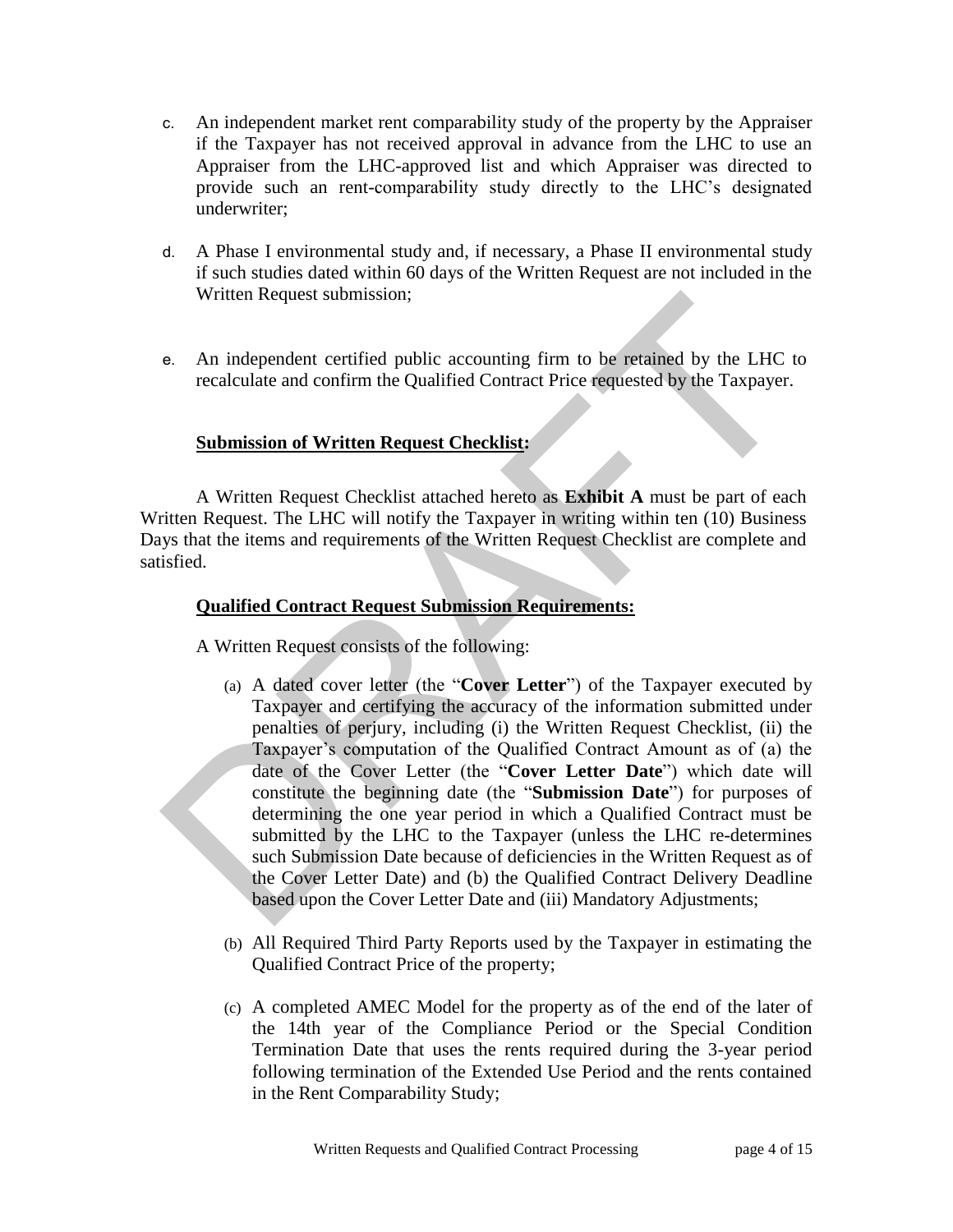- (d) The Original Deposit;
- (e) Certification that no IRS audit, investigation or inquiry is pending or underway, and copies of the findings of any final audits, investigations or reports of the IRS which have been received;
- (f) Certification that the property is in compliance with all Section 42 requirements;
- (g) An opinion from the Taxpayer's certified public accountant setting forth the calculation of the Qualified Contract Price expected by the Taxpayer and certifying that the Taxpayer is entitled to the Qualified Contract Price requested;
- (h) All 8609s related to the project, showing part II completed;
- (i) Annual audited financial statements for each year of project operation;
- (j) Annual partnership or ownership entity tax returns for each year of project operation;
- (k) Loan documents for all secured debt during the Compliance Period and evidence or a certification that the Taxpayer is in good standing, is not in default; and is not aware of any event, which but for the passage of time, would constitute default under the outstanding mortgages, liens or indentures securing the real property; requirements;<br>
(g) An opinion from the Taxpayer's certified public accountant setting for<br>
the calculation of the Qualified Contract Price expected by the Taxpay<br>
and certifying that the Taxpayer is entitled to the Qualifi
	- (l) Partnership or Operating Agreement, with all amendments to date of the Submission Date;
	- (m) Evidence of consent of all partners, investor members and lenders to seek a Qualified Contract (or proof consent is not necessary);
	- (n) Any third party bone fide offers to purchase the property received within one year of the Submission Date;
	- (o) Title report showing all outstanding liens and encumbrances on title.

The Submission Date will begin as of the date that the LHC determines the Written Request is complete, which date may be later than the Cover Letter Date.

# **Statutory Definition of Qualified Contract:**

The term "Qualified Contract" is defined in Section 42  $(h)(6)(F)$  of the Internal Revenue Code of 1986, as amended (the "**Code**") as follows: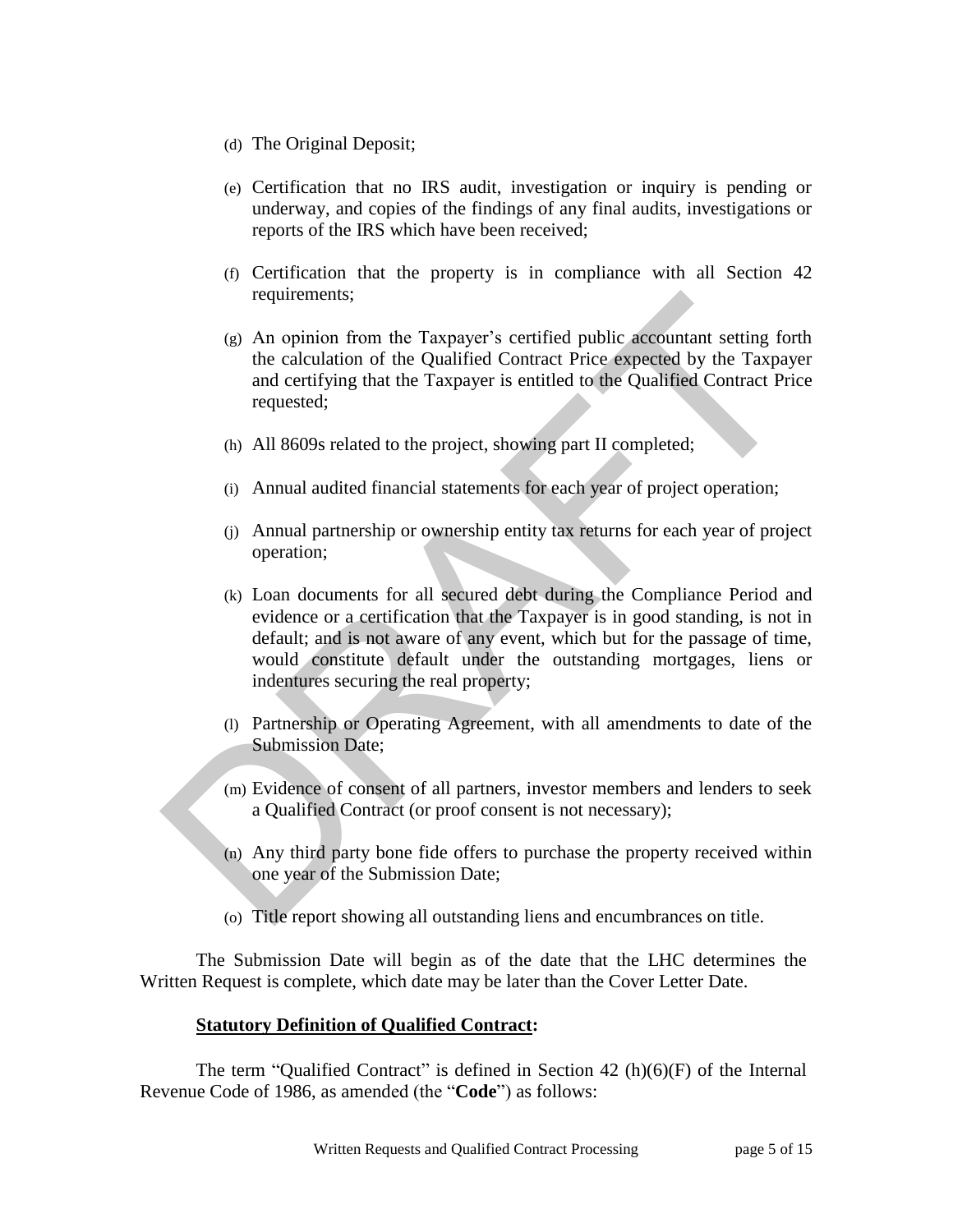*…a bona fide contract to acquire (within a reasonable period after the contract is entered into) the non-low income portion of the building for fair market value and the low income portion of the building for an amount not less than the applicable fraction (specified in the extended low-income housing commitment) of:* 

- *(i) the sum of:* 
	- *(I) The outstanding indebtedness secured by, or with respect to, the building,*
	- *(II) The adjusted investor equity in the building, plus*
	- *(III) Other capital contributions not reflected in the amounts described in subclause (I) or (II), reduced by*
- *(ii) cash distributions from (or available for distribution from) the project.*

#### **Presentation of a Qualified Contract:**

LHC will have a one year period from the Submission Date to find a Qualified Buyer for the buildings in the LIHTC Property and to submit a Qualified Contract in accordance with the Qualified Contract Regulations and these Guidelines to the Taxpayer. If the LHC provides a Qualified Contract by the Qualified Contract Delivery Deadline Date and the Taxpayer rejects of fails to act on the Qualified Contract, the buildings in the LIHTC Property remain subject to the Commitment.

By submitting a Written Request, the Taxpayer grants LHC the authority to inspect the buildings and the entire LIHTC Property directly or through one or more of the LHC's designated agents, including prospective purchasers of the buildings and the LIHTC Property. Unless otherwise stipulated by the LHC, any and all information, including property and partnership financial statements and tax returns, may be provided to third parties or otherwise used by the LHC as it deems appropriate in its discretion to market the buildings and the LIHTC Property. The LHC must have continuous cooperation from the Taxpayer. Lack of cooperation will cause the processing of the qualified contract request to be terminated. (III) Other capital contributions not reflected in the amounts described i<br>
(ii) cash distributions from (or available for distribution from) the project.<br> **Presentation of a Qualified Contract:**<br> **Presentation of a Quali** 

If at any time, during the LHC's processing of a qualified written request, the Taxpayer receives notification of an audit or investigation by the IRS regarding the LIHTC property, the one year period will be suspended and processing will stop until the investigation or audit is complete. In addition, any event of default or material noncompliance with the terms of any of the mortgages, liens or encumbrances on the property or any material noncompliance with Section 42 will result in suspension of the processing of a Qualified Contract and will disqualify the Taxpayer from seeking a Qualified Contract or extend the one year period the LHC has to respond. In the event processing is suspended or terminated due to any noncompliance or audit finding, the property must continue to be maintained and operated under the commitment.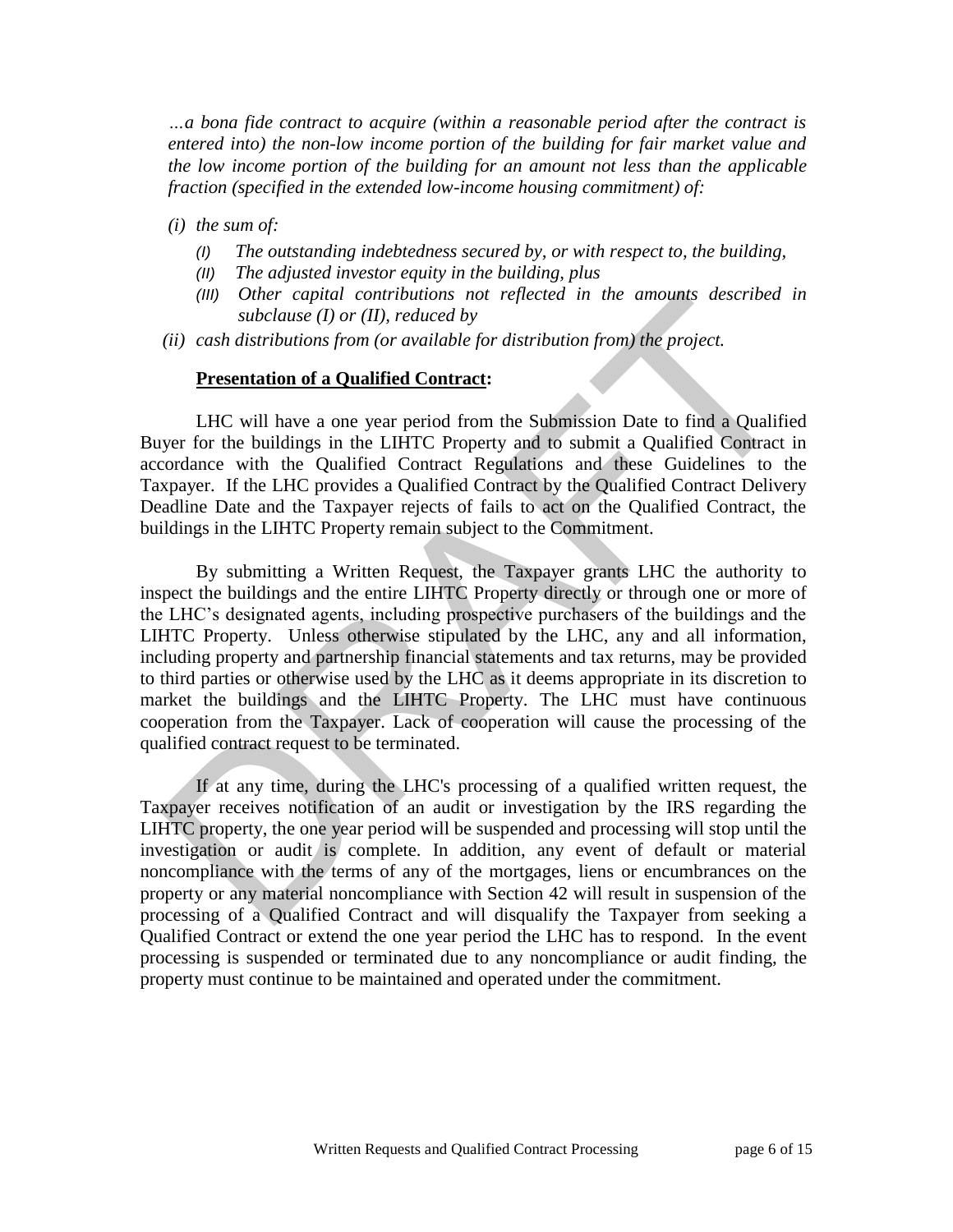# **Processing a Qualified Contract:**

Solicitation of a Qualified Purchaser: Upon receipt of a Written Request from a Taxpayer, LHC may solicit potential buyers by utilizing a broker and/or advertising a "*Notice Soliciting Qualified Purchasers for the LIHTC Property*." Upon identification of a Qualified Purchaser, the Taxpayer will be required to execute a Qualified Contract with the Qualified Purchaser identified by the LHC.

# **TERMINATION OF EXTENDED USE PERIOD**

Termination of Extended Use Period for Failure to Identify a Qualified Purchaser: If the LHC is unable to identify a Qualified Purchaser for the purchase of the LIHTC Property by the Qualified Contract Delivery Deadline, the Extended Use Period may expire on the date constituting the Qualified Contract Delivery Deadline.

Termination of Extended Use Period When Actual Sale Closing Date Exceeds Reasonable Period of Time: When the LHC identifies a Qualified Purchaser and the Taxpayer executes a Qualified Contract, the Extended Use Period may remain subject to termination if the Actual Sale Closing Date does not occur within a Reasonable Period of Time following the execution of the Qualified Contract by the Taxpayer. Termination of the Extended Use Period will occur only if the Taxpayer notifies the LHC in writing that the Actual Sale Closing Date exceeds a Reasonable Period of Time without fault or delay by the Taxpayer. **TERMINATION OF EXTENDED USE PERIOD**<br>
Termination of Extended Use Period for Failure to Identity a Qualified Purchase<br>
the LHC is unable to identity a Qualified Purchaser for the purchase of the LIHT<br>
perty by the Qualifie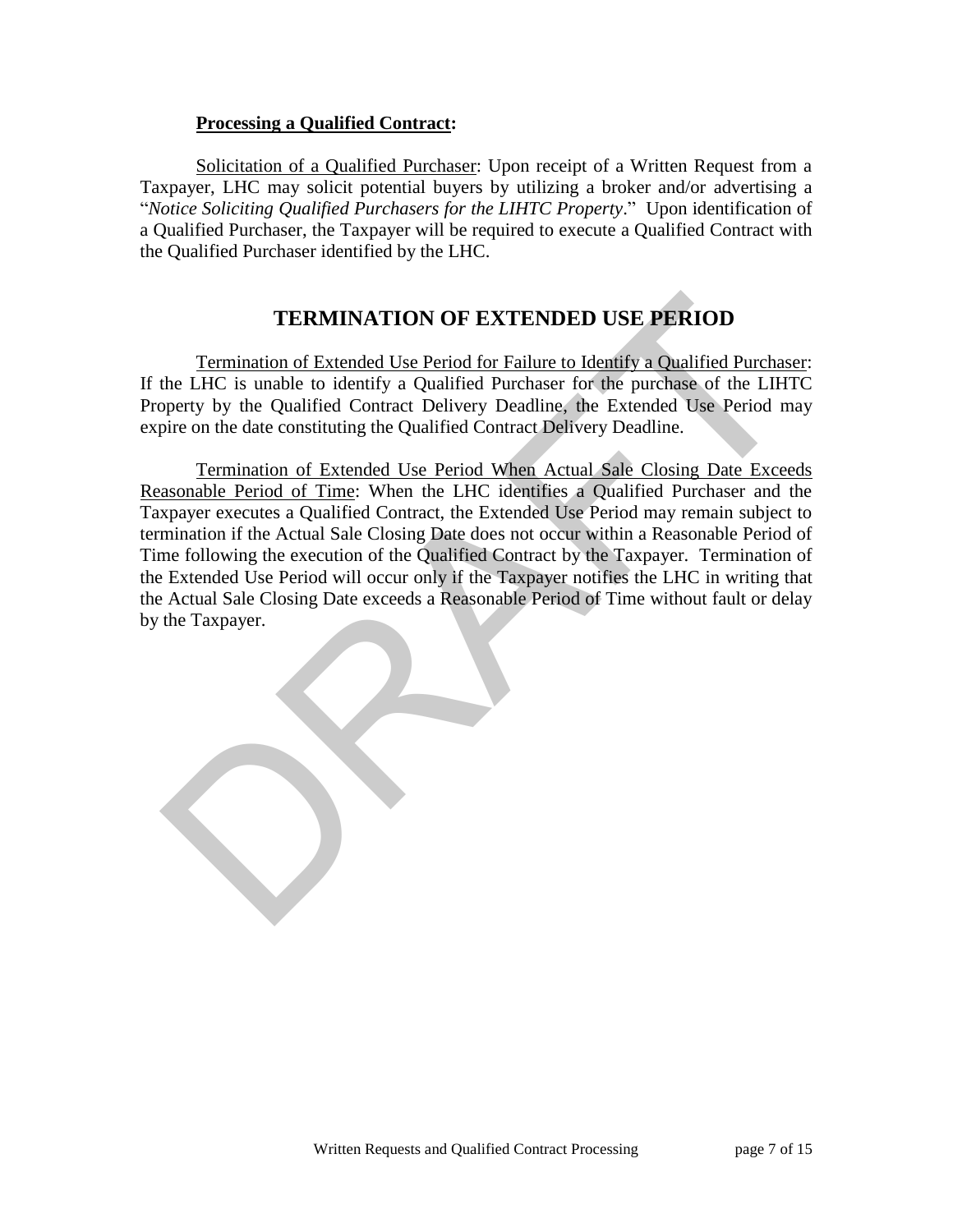# **GLOSSARY**

**Actual Sale Closing Date:** The date that title to the LIHTC Property transfers from the Taxpayer to the Qualified Purchaser in accordance with the Qualified Contract Purchase Price Formula.

**Additional Indebtedness:** Indebtedness incurred after the first year of the Credit Period for a building for Qualifying Building Costs incurred after the first year of the Credit Period for the building of a type that could be includible in Eligible Basis under Section  $42(d)(1)$  of the Code.

**Adjusted Investor Equity:** For any calendar year, an amount equal to the Unadjusted Investor Equity times the Qualified Contract Cost-of-living Adjustment for that year.

**Applicable Fraction:** The smaller of the Unit Fraction or the Floor Space Fraction as specified in the Commitment.

**Appraiser**: An appraiser approved by the LHC; provided, however, that no such appraiser shall be an individual or organization currently in any list for active suspension or revocation for performing appraisals in any State or is listed on the Excluded Parties List System (EPLC) maintained by the General Services Administration for the United States Government.

**Base Calendar Year:** The calendar year with or within which the first Taxable Year of the Credit Period Ends.

**Cash Distributions:** Includes (a) all distributions from the Project to the Owners or related parties within the meaning of section 267(b) or section 707(b), including distributions under Section 301 of the Code (relating to distributions by a corporation), section 731 (relating to distributions by a partnership), or section 1368 (relating to distributions by a S corporation) and (b) all cash and cash equivalents available for distribution at the time of sale, including for example, reserve funds whether operating or replacement reserves. diditional Indebtedness: Indebtedness incurred after the first year of the Credit Perind Chinaton Indebtedness incurred after the first year of the Credit Period for the building of a type that could be includible in Eligi

**Code:** The Internal Revenue Code of 1986, as amended.

**Commitment:** The agreement between the Taxpayer and the LHC which (i) requires the Applicable Fraction for the building for each Taxable Year in the Extended Use Period will not be less than the Applicable Fraction specified therein and which prohibits the eviction or termination of tenancy (other than for good cause) of an existing tenant of any Low-income Unit or any increase in the gross rent with respect to such Low-income unit not otherwise permitted under Section 42 of the Code, (ii) allows individuals who meet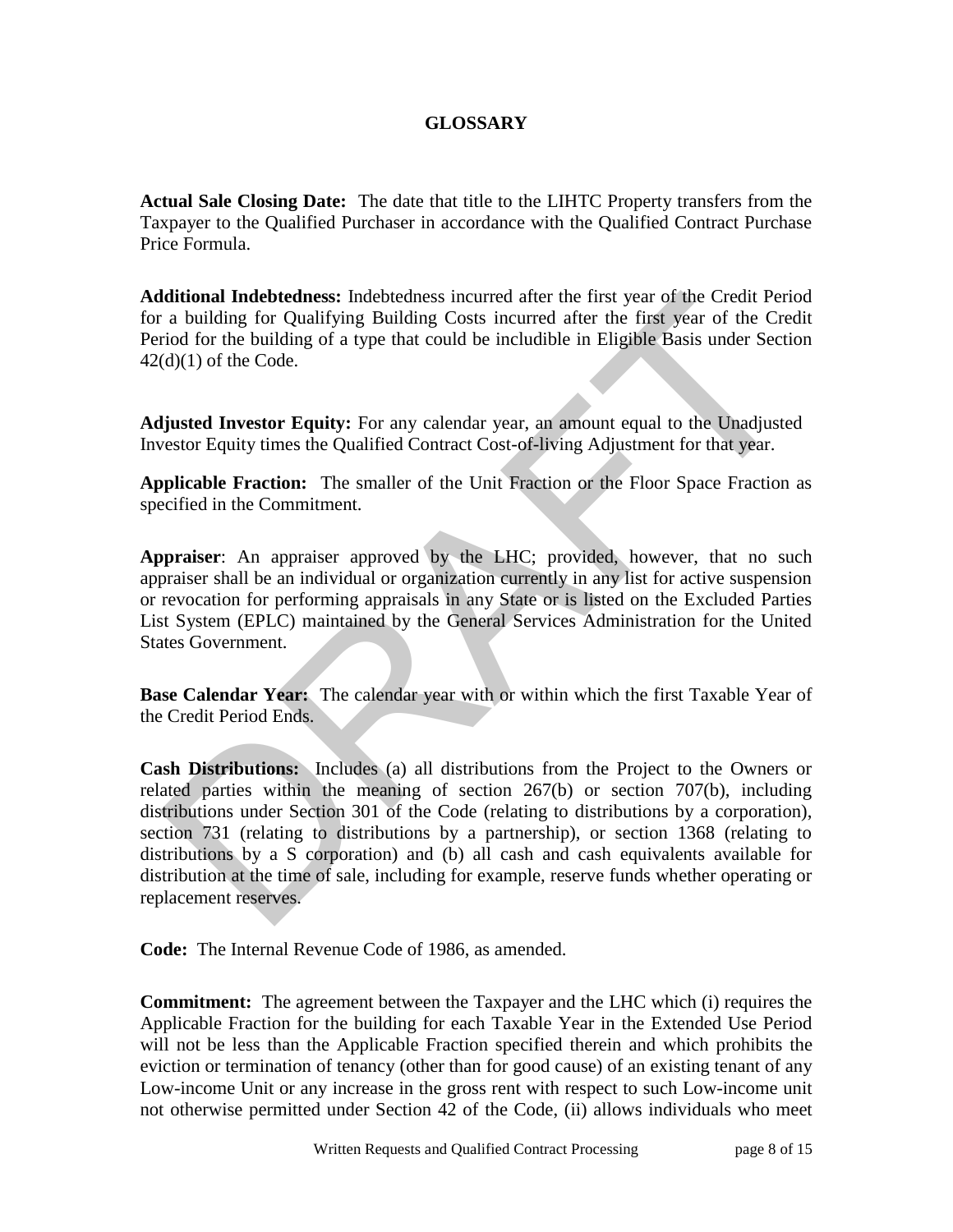the income limitation applicable to the building under Section  $42(g)$  (whether prospective, present, or former occupants of the building) the right to enforce in any State court the requirements and prohibitions of clause (i), (iii) prohibits the disposition to any person of any portion of the building to which the Commitment applies unless all of the building to which the Commitment applies is disposed of to such person, (iv) prohibits the refusal to lease to a holder of a voucher or certificate of eligibility under section 8 of the United States Housing Act of 1937 because of the status oif the prospective tenant as such a holder, which is binding on all successors of the Taxpayers and (vi) with respect to the property, is recorded pursuant to State law as a restrictive covenant.

**Compliance Period:** The period of 15 Taxable Years beginning with the 1<sup>st</sup> Taxable Year of the Credit Period with respect thereto.

**CPI General Rule:** The quotient of—

(A) The sum of the 12 monthly Consumer Price Index (CPI) values whose average is the CPI for the calendar year that precedes the calendar year in which the LHC offers the building for sale to the general public (The term "CPI for a calendar year" has the meaning given to it by section  $1(f)(4)$  for purposes of computing annual inflation adjustments to the rate brackets.); divided by property, is recorded pursuant to State law as a restrictive covenant,<br> **ompliance Period:** The period of 15 Taxable Years beginning with the 1<sup>st</sup> Taxat<br>
ar of the Credit Period with respect thereto.<br>
PI General Rule: Th

(B) The sum of the 12 monthly CPI values whose average is the CPI for the base calendar year (within the meaning of section  $\mathbf{1}(f)(4)$ ), unless that sum has been increased under paragraph  $(c)(4)(iii)$  (D).

**CPI General Rule Methodology:** The calculations of the CPI General Rule are to be made in the manner described in  $$1.42-18(c)(4)(vi)$  of the Qualified Contract Regulations.

**Credit Period:** With respect to any building, the period of 10 taxable years beginning with (A) the taxable year within which the building is place in service or (B) at the election of the Taxpayer, the succeeding taxable year.

**Extended Use Period:** The period beginning on the first day in the Compliance Period under Section  $42((i)(1))$  of the Code on which the building is part of a Qualified Lowincome Housing Project as defined in Section  $42(g)(1)$  and ending on the later of (i) the date specified by the LHC in the Commitment or (ii) the date which is 15 years after the close of the Compliance Period.

**Fair Market Value of Low-income Portion:** A valuation by a Qualified Appraiser of the Low-income Portion of a building taking into account the existing and continuing requirements under the Commitment for the building that is dated not earlier than sixty (60) days prior to the Written Request.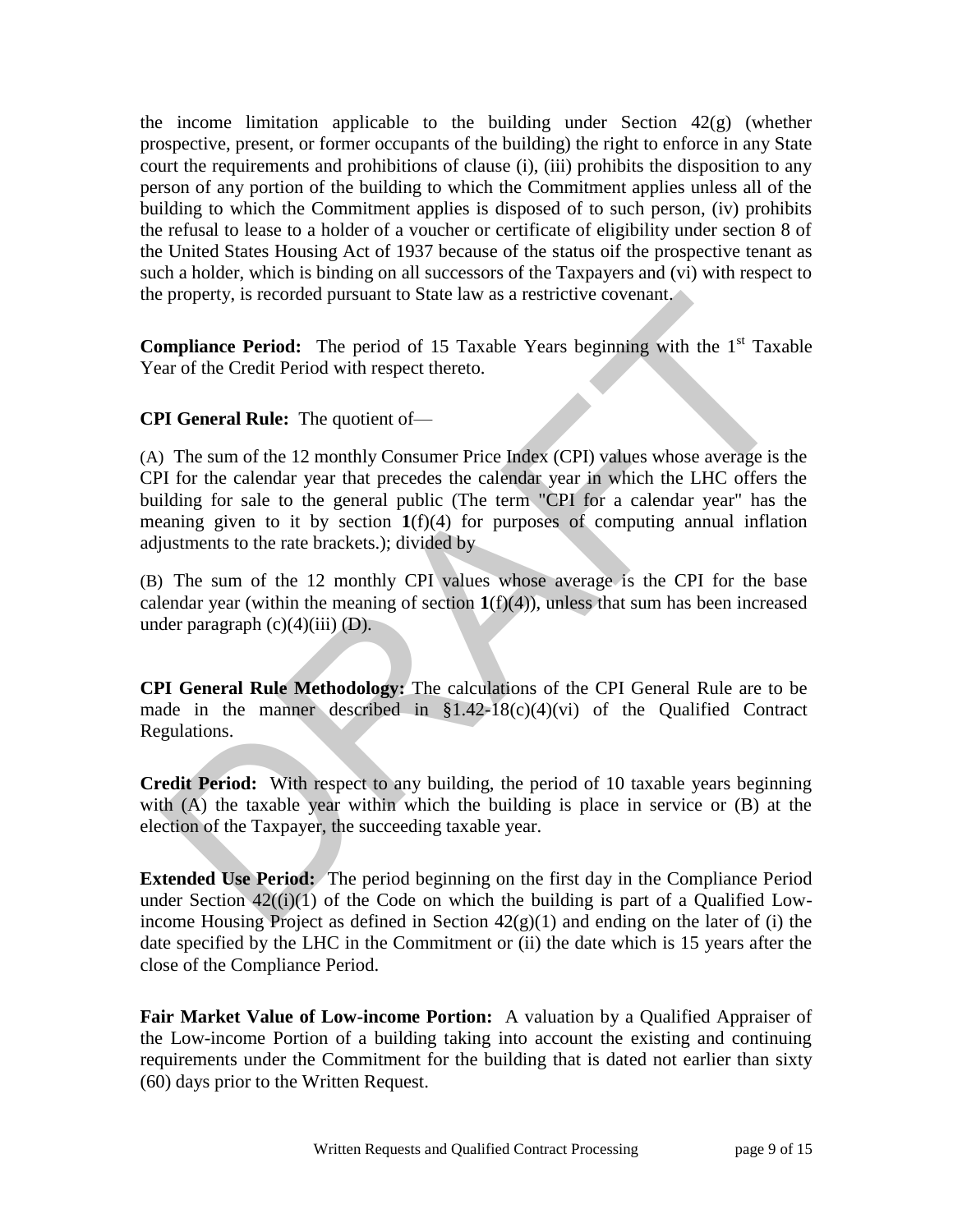**Fair Market Value of Non Low-income Portion:** A valuation by a Qualified Appraiser of the Non Low-income Portion of a building determined at the time of the LHC's offer of sale of the building to the general public. The fair market value of the Non Low-income Portion also includes the fair market value of the land underlying the entire building (both the Non Low-income Portion and the Low-income Portion). This valuation must take into account the existing and continuing requirements contained in the Commitment for the building. The fair market value of the Non Low-income Portion also includes the fair market value of items of personal property not included in eligible basis under section 42(d) that convey under the contract with the building.

**Floor Space Fraction:** The fraction (i) the numerator of which is the number of lowincome units in the building and (ii) the denominator of which is the number of residential units (whether or not occupied) in such building.

**LHC:** The Louisiana Housing Corporation acting as the housing credit agency under Section 42 of the Code.

**Low-income Building:** Any building which is part of a Qualified Low-income Housing Project at all times during the period (i) beginning on the  $1<sup>st</sup>$  day in the Compliance Period on which such building is part of such project and (ii) ending on the last day of the Compliance Period with respect to such building. gpble basis under section 42(d) that convey under the contract with the building.<br> **DOT Space Fraction:** The fraction (i) the numerator of which is the number of loome units in the building and (ii) the denominator of whi

**Low-income Portion:** The portion of the building equal to the Applicable Fraction specified in the Commitment.

**Low-income Portion Amount:** An amount not less than the Applicable Fraction specified in the Commitment multiplied by the total of-

- (i) The Outstanding Indebtedness for the building; plus
- (ii) The Adjusted Investor Equity in the building for the calendar year; plus
- (iii) Other Capital Contributions, not including any amounts described in paragraphs (i) and (ii) of this definition; minus
- (iv) Cash Distributions.

**Low-income Unit**: Any unit in a building if (i) such unit is rent restricted (as defined in Subsection  $(g)(2)$  of the Code and (ii) the individuals occupying such unit meet the income limitation applicable under subsection  $(g)(1)$  of the Code to the project of which such building is a part.

**Mandatory Adjustments:** The Qualified Purchaser and the Taxpayer under a Qualified Contract must adjust the Qualified Contract Amount on the Actual Sale Closing Date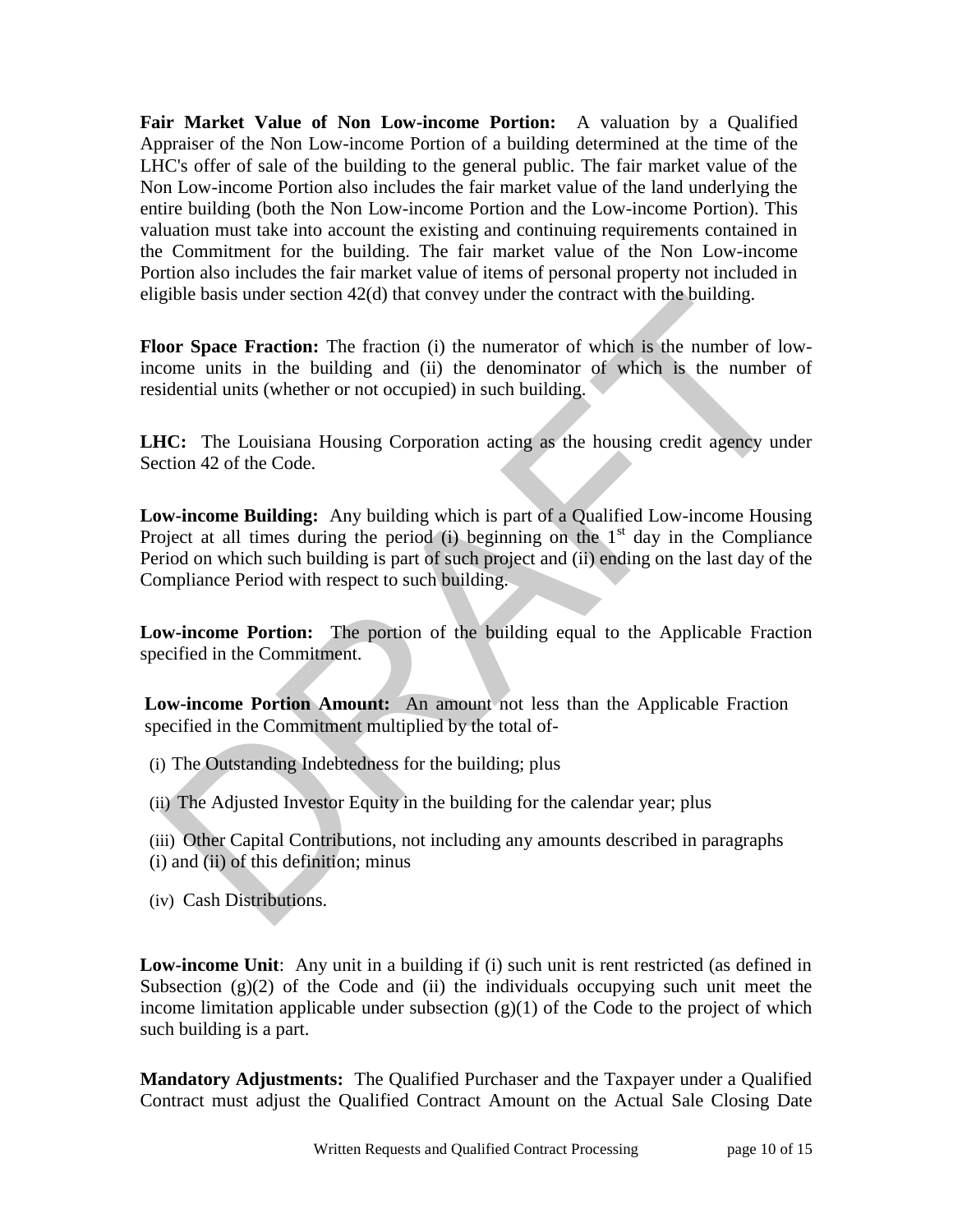with respect to the Low-income Portion of the Qualified Contract Formula to reflect changes in the components of the Qualified Contract Formula such as mortgage payments that reduce Outstanding Indebtedness between the time of the LHC's offer of sale to the general public and the building's Actual Sale Closing Date.

**Non Low-income Portion:** The portion of a building other than the Low-income Portion, including the valuation of the land underlying the entire building, both the Non Low-income Portion and the Low-Income Portion (regardless of whether the building is entirely Low-income) determined at the time of the LHC's Offer of Sale of the Project to the general public, including items of personal property not included in Eligible Basis under Section 42(d)(1) that convey under the contract for the building.

**Notice Soliciting Potential Purchasers:** A notice that the LHC will post on its website and will publish in its Official Journal at the expense of the Taxpayer (i) identifying a LIHTC Property for which the LHC has received a Written Request for a Qualified Contract and (ii) confirming the LHC's determination of the Fair Market Valuation of the Non Low-Income Portion of the LIHTC Property.

**Optional Adjustments by the LHC and Taxpayer to Fair Market Value of the Non Low-Income Portion:** The LHC and Taxpayer may agree to adjust the Fair Market Value of the Non Low-income Portion of a building after the LHC's offer of sale of the building to the general public and-before the close of the one-year period beginning on the date (after the 14th year of the compliance period) on which the owner submits a Written Request to the LHC to find a person to acquire the Taxpayer's interest in the Low-income Portion of the building. If no agreement between the LHC and the Taxpayer is reached, the Fair Market Value of the Non Low-income Portion of the building determined at the time of the LHC's offer of sale of the building to the general public remains unchanged. w-mcome Portion and the Low-Income Portion (regardless of whether the building<br>tirely Low-income) determined at the time of the LHC's Offer of Sale of the Project<br>general public, including items of personal property not in

**Other Capital Contributions:** Contributions for Qualifying Building Costs other than amounts included in the calculation of Outstanding Indebtedness or Adjusted Investor Equity.

**Original Indebtedness:** Indebtedness or loans secured by, or with respect to, the building in place as of the end of the first year of the Credit Period.

**Outstanding Indebtedness:** The remaining stated principal balance (which is initially determined at the time of the LHC's offer of sale of the building to the general public) of any indebtedness secured by, or with respect to, the building that does not exceed the amount of Qualifying Building Costs. Thus, any refinancing indebtedness or additional mortgages in excess of such qualifying building costs are **not** Outstanding Indebtedness for purposes of section  $42(h)(6)(F)$  and this definition. Examples of Outstanding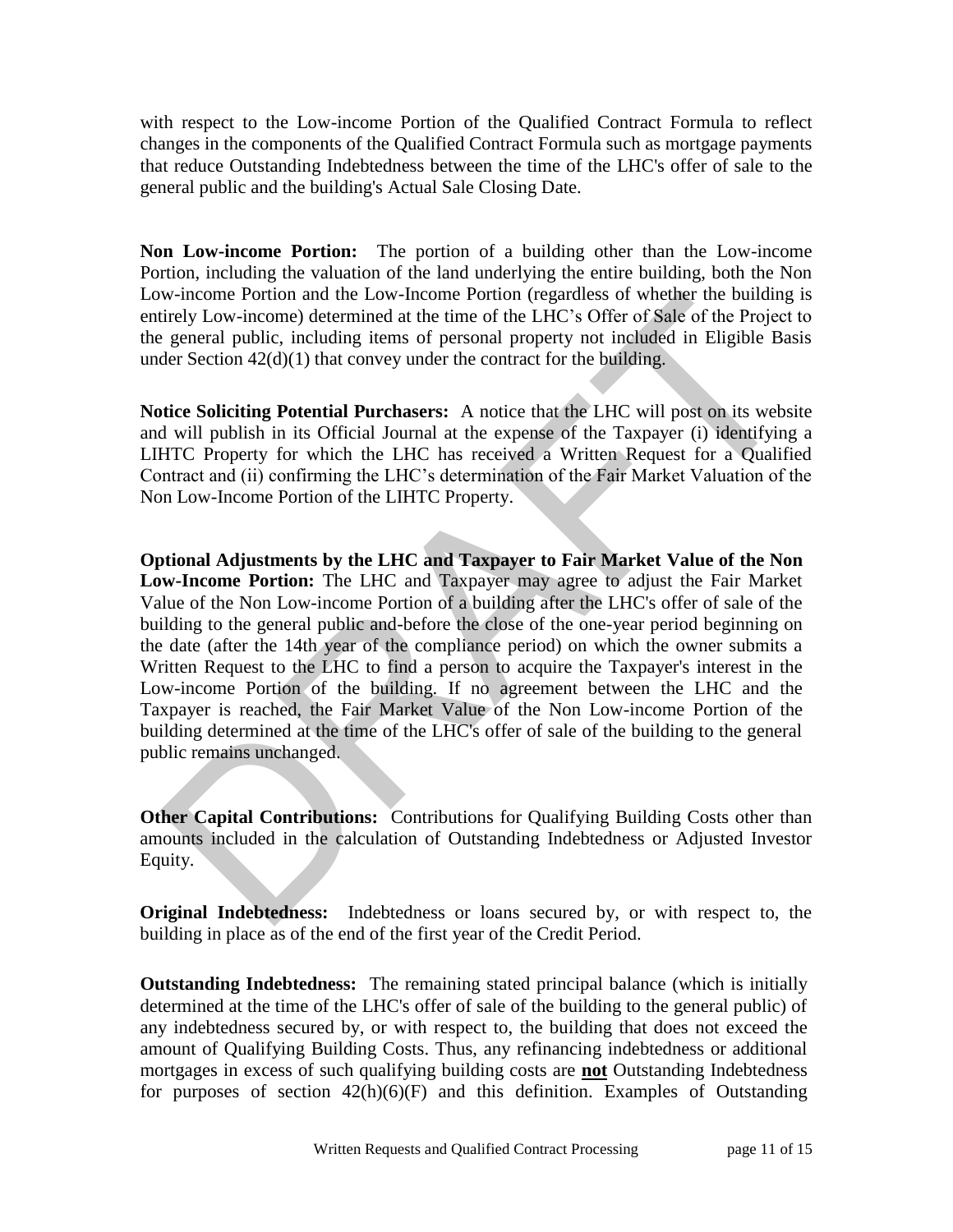Indebtedness include certain mortgages and developer fee notes (**excluding** developer service costs not included in eligible basis). Outstanding Indebtedness does **not** include debt used to finance non-depreciable land costs, syndication costs, legal and accounting costs, and operating deficit payments. Outstanding indebtedness includes only obligations that are indebtedness under general principles of Federal income tax law and are actually paid to the lender upon the sale of the building or are assumed by the buyer as part of the sale of the building.

**Physical Condition Assessment:** An assessment of the Project's physical condition prepared according to the Fannie Mae document: "Physical Needs Assessment Guidance to the Property Evaluator."

**Project** or **LIHTC Property:** One or more buildings, together with any functionally related and subordinate facilities, containing one or more similarly constructed units and within which there are one or more Low-Income Housing Buildings

**Potential Purchaser:** Any entity willing and able to execute a Qualified Contract in connection with a Project for which a Taxpayer has requested the LHC to find a person to acquire the Taxpayer's interest in the Low-income Portion of a Low-income Housing Building.

**Qualified Appraiser:** An independent third party appraiser licensed in the State of Louisiana and approved by the LHC and who is not on any list for active suspension or revocation for performing appraisals in any State or is listed on the Excluded Parties Lists System (EPLC) maintained by the General Services Administration for the United States Government.

**Qualified Contract:** A bona fide contract to acquire (within a Reasonable Period of Time after the contract is entered into) the Non Low-income Portion of the building for Fair Market Value and the Low-income Portion of the building for an amount not less than the Applicable Fraction (specified in the Commitment) of the sum of: (i) the Outstanding Indebtedness secured by, or with respect to the building, (ii) the Adjusted Investor Equity in the building, plus (iii) Other Capital Contributions not reflected in these amounts, reduced by Cash Distributions from (or available for distribution from) the Project. **gysical Condition Assessment:** An assessment of the Project's physical conditionared according to the Fannie Mae document: "Physical Needs Assessment Guidanthe Property Evaluator."<br> **oject or LIHTC Property:** One or more

**Qualified Contract Amount:** The sum of the (i) Fair Market Value of the Non Lowincome Portion of a building and (ii) the Low-income Portion Amount of such building determined initially at the time of the LHC's offer of sale of the building to the general public. If this sum is not a multiple of \$1,000, the LHC may round up the offering price to the next highest multiple of \$1,000.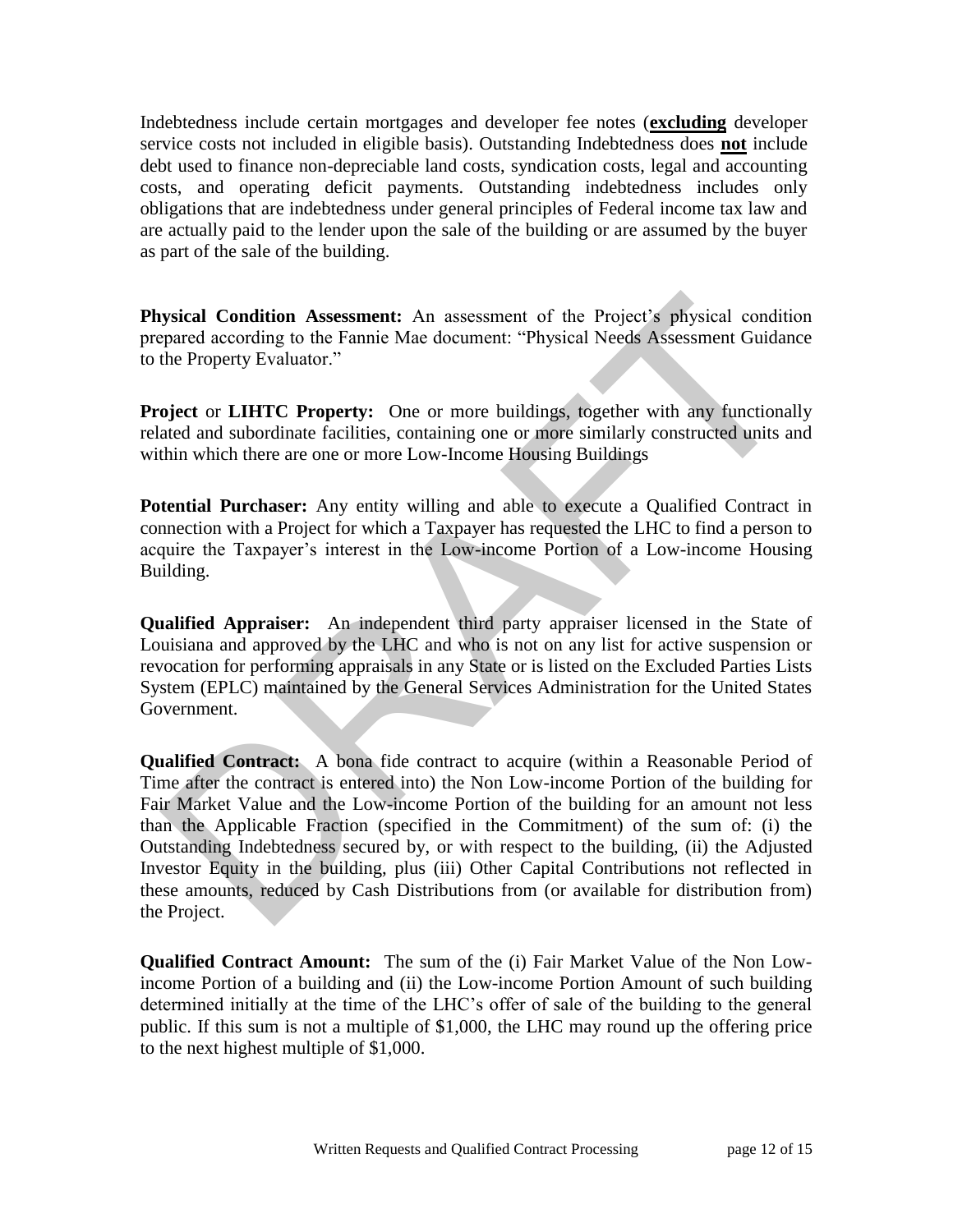**Qualified Contract Cost-of-living Adjustment:** For a calendar year is the number that is computed under the CPI General Rule or a process that may be published by the Commissioner in the Internal Revenue Bulletin which will compute the Qualified Contract Cost-of-living Adjustment for a calendar year and make available the results of that computation.

**Qualified Contract Purchase Price Formula:** A bona fide contract for a building submitted by a Qualified Purchaser to acquire the building within a reasonable period after the Qualified Contract is entered into for the Qualified Contract Amount.

**Qualified Contract Regulations:** Treasury Regulations contained at §1.42-18.

**Qualified Purchaser:** The entity identified by the LHC to enter into a Qualified Contract with the Taxpayer for an LIHTC Property specified in the Written Request.

**Qualifying Building Costs:** Include (i) costs that are included in eligible basis of a lowincome housing building under section 42(d) and that are included in the adjusted basis of depreciable property that is subject to section 168 and that is residential rental property for purposes of section  $142(d)$  and § 1.103-8(b); (ii) costs that are included in eligible basis of a low-income housing building under section 42(d) and that are included in the adjusted basis of depreciable property that is subject to section 168 and that is used in a common area or is provided as a comparable amenity to all residential rental units in the building; and (iii) costs of the type described in paragraph (i) and (ii) of this definition incurred after the first year of the low-income housing building's credit period under section 42(f). ratified Contract Regulations: Treasury Regulations contrained Contract Amount.<br> **ratified Contract Regulations:** Treasury Regulations contained at \$1.42-18.<br> **ratified Purchaser:** The entity identified by the LHC to ente

**Reasonable Period of Time:** A period not in excess of 120 days following the execution of a Qualified Contract.

**Refinancing Indebtedness:** Indebtedness or loan secured by, or with respect to, the building in a principal amount (as of the date such indebtedness is incurred) that is not in excess of the outstanding principal balance of the Original Indebtedness.

**Taxable Years:** each calendar or fiscal year in which the Taxpayer must file a federal income tax return.

**Taxpayer:** The person whom the LHC reports to the Internal Revenue Service as the entity that owns and operates the Project for federal income tax purposes.

**Taxpayer Non-acceptance:** The rejection or failure of the taxpayer to act upon a Qualified Contract within the one-year period beginning on the date (after the 14th year of the compliance period) on which the owner submits a Written Request to the LHC to find a person to acquire the Taxpayer's interest in the Low-income Portion of the building.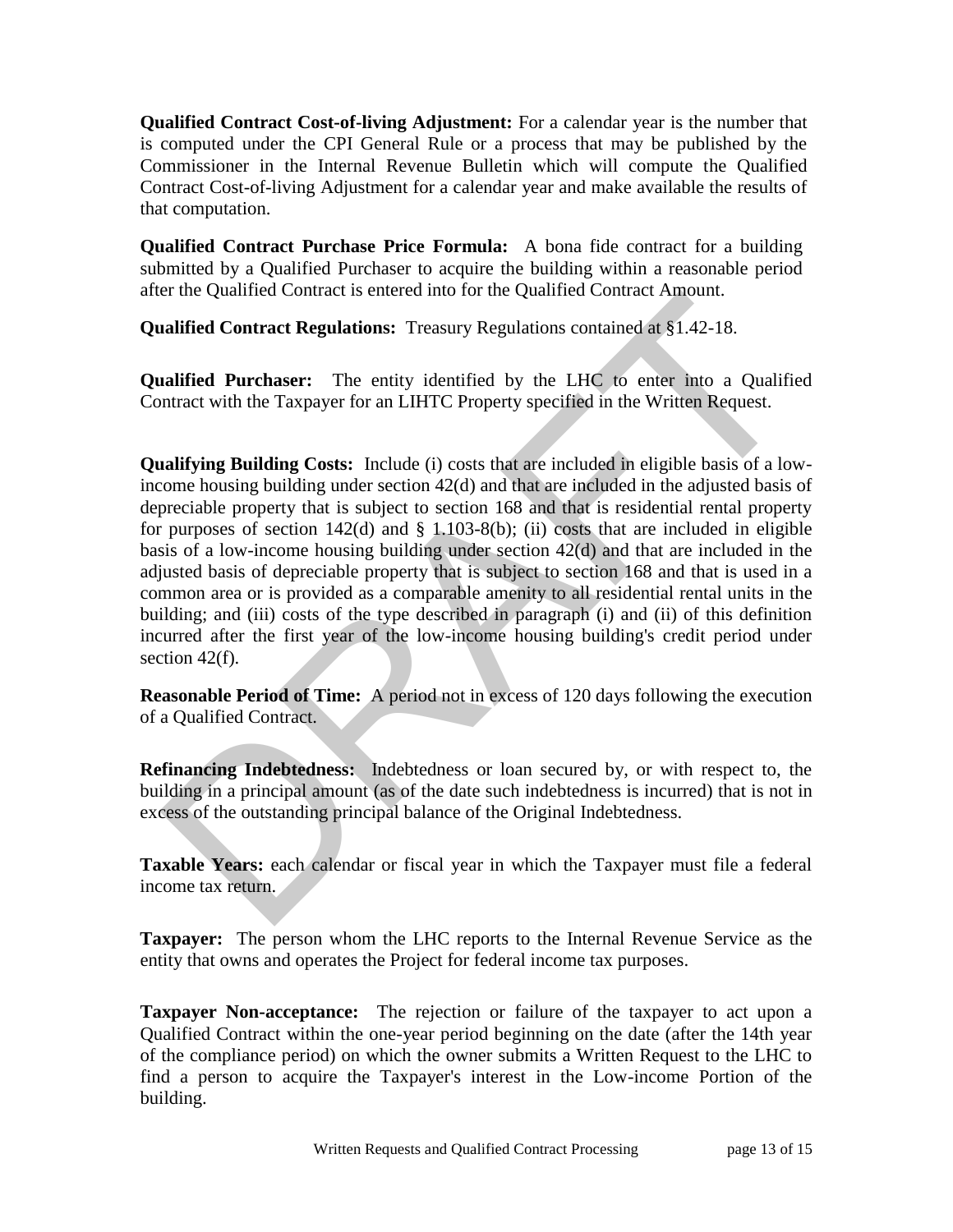**Termination of Extended Use Period:** For any building is (A) on the date the building is acquired by foreclosure (or instrument in lieu of foreclosure) unless the Commissioner determines that such acquisition is part of an arrangement with the Taxpayer a purpose of which is to terminate such period or (B) on the last day of the one-year period beginning on the date (after the 14th year of the compliance period) on which the owner submits a Written Request to the LHC to find a person to acquire the Taxpayer's interest in the Low-income Portion of the building if the LHC is unable to present during such period a Qualified Contract for the acquisition of the low-income portion of the building by any person who will continue to operate such portion as a qualified low-income building (as defined in section  $42(c)(2)$ ).

**Unadjusted Investor Equity:** The aggregate amount of cash invested by the Taxpayer for Qualifying Building Costs. Thus, equity paid for land, credit adjuster payments, LHC low-income housing credit application and allocation fees, operating deficit contributions, and legal, syndication, and accounting costs all are examples of cost payments that do **not** qualify as unadjusted investor equity. Unadjusted investor equity takes an amount into account only to the extent that, as of the beginning of the lowincome building's credit period (as defined in section  $42(f)(1)$ ), there existed an obligation to invest the amount. Unadjusted investor equity does **not** include amounts included in the calculation of Outstanding Indebtedness. w-income Portion of the building if the LHC is unable to present during such periocaliting Contract for the acquisition of the low-income portion of the building by a<br>scon who will contact for the acquisition of the low-i

**Unit Fraction:** The fraction (i) the numerator of which is the total floor space of Lowincome Units in such building and (ii) the denominator of which is the total floor space of the residential rental units (whether or not occupied) in such building.

**Written Request:** A statement executed by the Taxpayer under penalties of perjury that is submitted to the LHC that the Taxpayer:

(a) is requesting the LHC find a person to acquire the Taxpayer's interest in the Low-income Portion of the buildings in a Project,

(b) has determined as of the date the statement is executed and has included each of the following with respect to each building for which the Taxpayer is requesting the LHC find a person to acquire the Taxpayer's interest: (i) Additional Indebtedness, (ii) Adjusted Investor Equity, (iii) Base Calendar Year, (iv) Cash Distributions, (vii) the CPI General Rule for the Project, (vii) the Low-income Portion and the Non Low-income Portion, (vii) Other Capital Contributions, (x) Original Indebtedness, (ix) Outstanding Indebtedness, (x) Qualifying Building Costs and (xi) Refinancing Indebtedness,

 (c) has submitted to the LHC a audited partnership returns of the Taxpayer for the three years prior to the year in which the Taxpayer is submitting the statement,